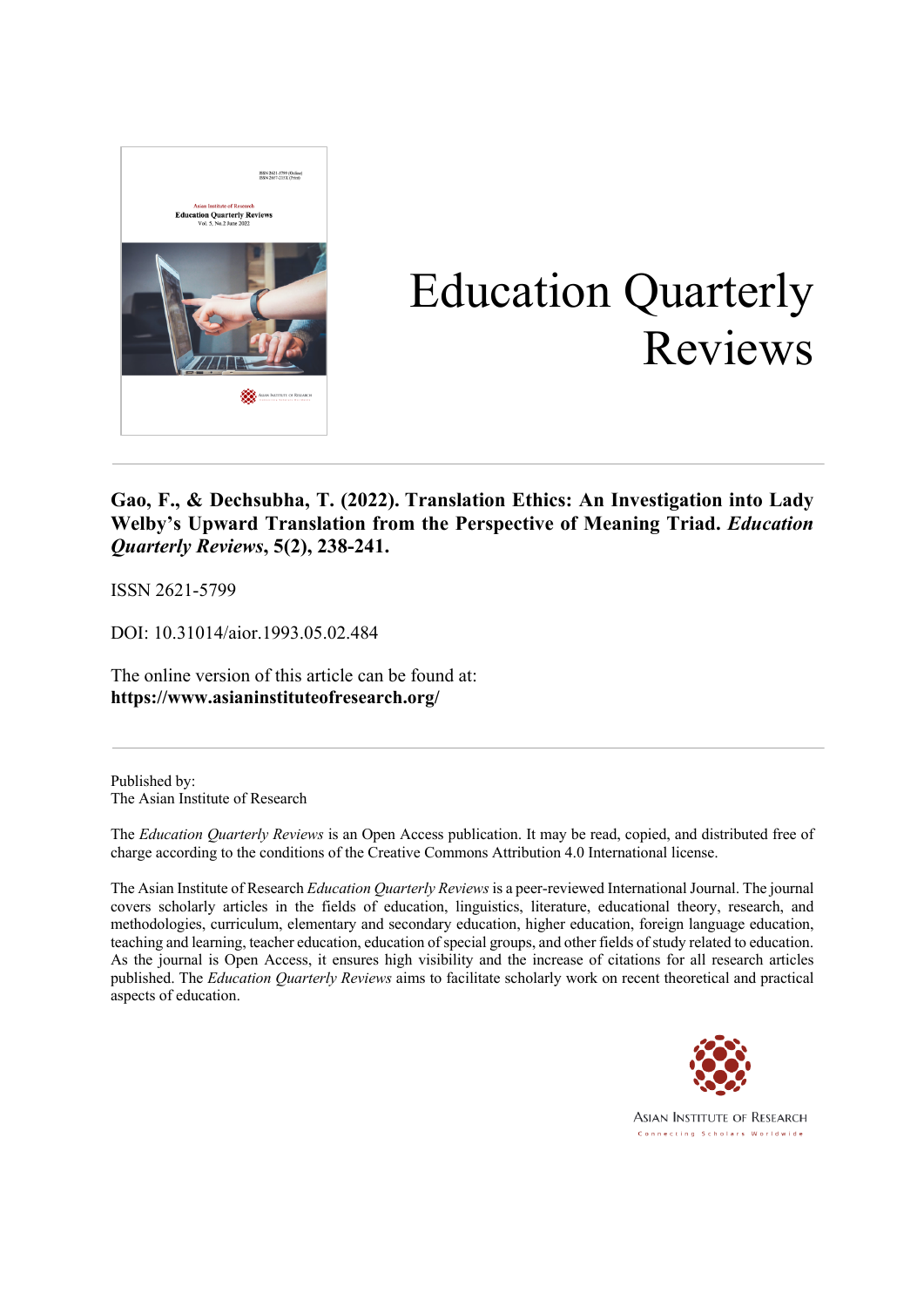

## Translation Ethics: An Investigation into Lady Welby's

### Upward Translation from the Perspective of Meaning Triad

Fan Gao<sup>1</sup>, Thawascha Dechsubha<sup>2</sup>

<sup>1</sup> PH.D. candidate in School of Liberal Arts, Shinawatra University, Bangkok, Thailand <sup>2</sup> Asst. Professor in School of Liberal Arts, Shinawatra University, Bangkok, Thailand

Correspondence: Fan Gao, School of Liberal Arts, Shinawatra University, Pathumthani, 12160, Bangkok, Thailand. Tel:  $+66(0)$  25990000. E-mail:gflucy@qq.com

#### **Abstract**

This paper offers a comprehensive survey of translation ethics within the theoretical frame of Lady Welby's meaning triad concerning the relationship between ethics and translation in the meaning process of sign activities. The paper mainly discusses such aspects as: (1) the relationship between meaning triad and translation ethics, (2) upward translation as a method to maximize ethical value and (3) enhancement of translation ethics as a goal of upward translation. The results of the paper can be found as the following: 1. the evolutionary process of meaning from sense to meaning and then to significance is the path for the improvement of translators' cognitive ability and the sublimation of translator or interpreter's ethics and morality. 2. Upward translation serves as a key to enhancing translators' ethical consciousness.3. translation, meaning and ethics are correlated and interrelated mechanisms. Therefore, the implications of the dynamic and dialogic view of translation and meaning will provide an interdisciplinary theoretical vision for the construction of translation ethics.

**Keywords:** Meaning Triad, Upward Translation, Translation Ethics

#### **1. Introduction**

"The whole world is filled with signs" (Peirce CP 5.441). Human beings not only think, express and transmit ideas with signs, but also reflect on signs and interpret the meaning of signs. The process of understanding and interpreting sign meaning is the process of translation, and the meaning is formed in the process of translation. American modern Semiotician Charles Morris (1901-1979) pointed out "meaning "refers not only to the semantic aspect of the sign, but also to the evaluation aspect – "what something represents and the value or meaning of what it represents."(Morris 1964: VII) In *Philosophy of Translation and Language*, Liu Miqing (2001:98-115) regarded meaning as a very complex multidimensional entity involving concept, context, intention, cultural background, aesthetics and so on. According to Victoria lady Welby (1837-1912), meaning has three dimensions: sense (instinctive or response to the environment), meaning (intentional or willing) and significance (moral). Welby's meaning triad aims to explore the relationship between various forms of human sign activities (such as translation) and meaning, consciousness and value (practical value, social value, aesthetic value and ethical value).As a typical sign activity, translation is inseparable from meaning and value, because the translation process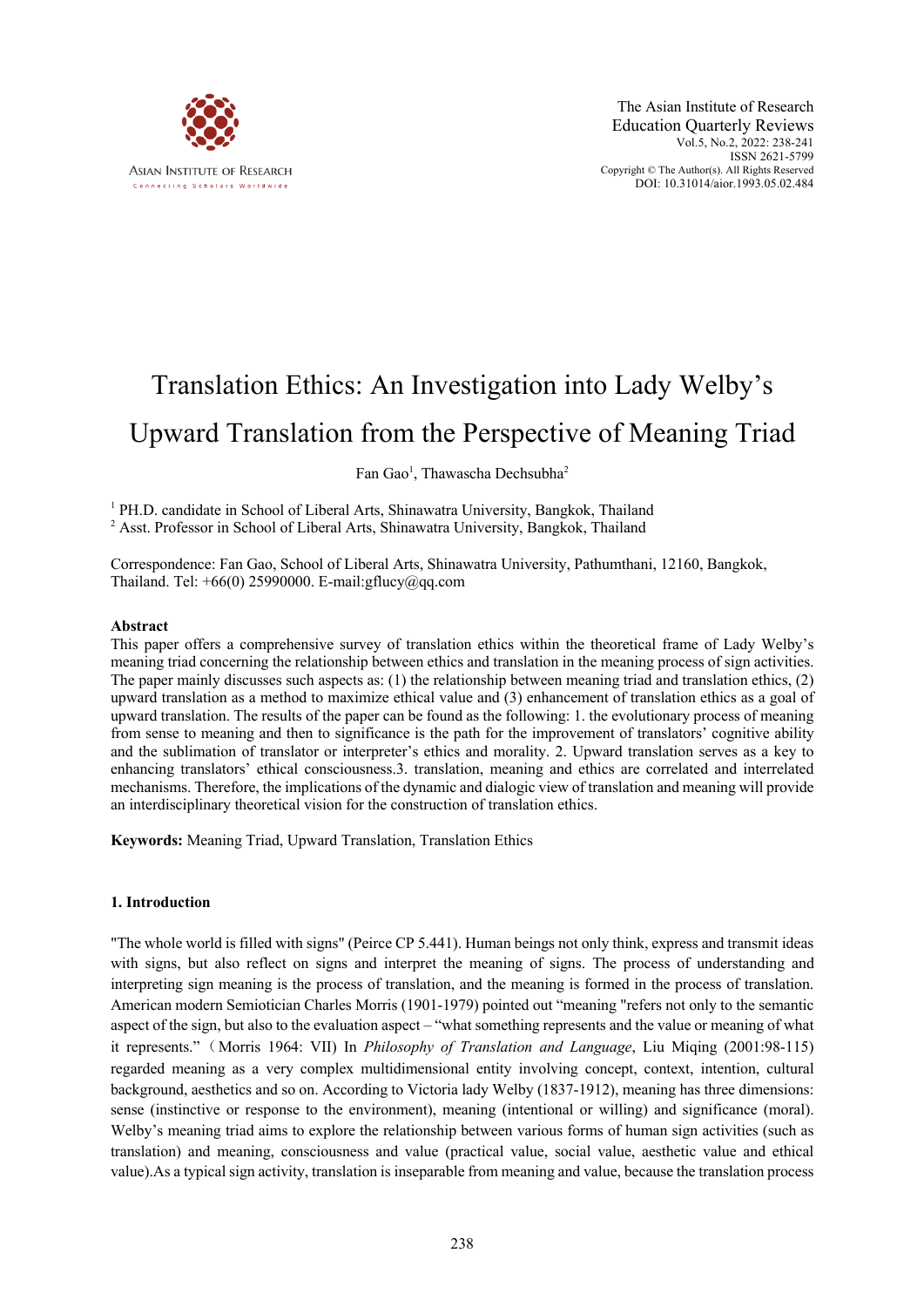involves a variety of value choices and judgments of different subjects, such as the choice of translators'; translation strategies and the evaluation criteria of translation critics, which are related to value judgment. Value judgment runs through translation activities. Welby's exposition of the essence of translation and the relationship between translation and meaning, value, especially ethical value, from the perspective of her significal theory serves as an indispensable theoretical supplement to the construction of translation ethics, which has attracted more and more attention of scholars in translation research.

#### **2. Meaning triad as a trajectory for developing translation ethics**

#### *2.1 Meaning triad*

Meaning triad is the core of Welby's significal theory, including "sense," "meaning" and "significance" which are these three terms employed by Welby to indicate three different stages in the process of meaning interpretation. **Sense** stage is the sign interpreter's direct feeling and grasp of the sign and its context (not only the context, but also the broad context of communication situation, society and culture). Sense is the response of the sign interpreter to the sign, which is the sign interpreter's translation and interpretation of the sign. **Meaning** is the second stage of sign activity. Meaning is not the lexical feature of words as signs, but the intention of sign users when using signs in specific communication situations. As the third level of meaning, **significance** includes sense and meaning, but goes beyond them in scope, and includes the far-reaching results, hints, final results or results of certain events or experiences, its emotional power, ideal value, moral aspect, universal or at least social scope ( Welby 1903: 5-6). The value of meaning hierarchy emphasizes the influence of signs on sign recipients and interpreters. This influence can be emotional, practical and ethical. This influence and effect are based on the reasoning and evaluation of the sign receiver and interpreter on the basis of the perceived value of the sign preliminarily identified in the first stage and the intended value of the sign sender in the second stage. From sense, meaning to significance, the hierarchical development of the interpretation process of sign meaning by sign interpreters clearly shows the relationship between translation, meaning and value in significal theory.

#### *2.2 Enhancing translation ethics in the trajectory of meaning triad*

From "sense" to "meaning" and then to "significance," with the continuous promotion of the translation interpretation activities of sign interpreters (such as translators), translation interpretation grasps the elements of the context of signs in the way of "dialogue," predicts the interpretation strategies to be adopted and predicts the results of interpretation behavior, and the sign meaning is clarified in the context, At the same time, the sign interpreter's own cognition has also been deepened. The context is constantly updated and upgraded in the dialogue, and the meaning is gradually clear in the dialogue until the maximum effect of meaning is obtained, that is, ethical, practical or aesthetic value. Under the guidance of the sign interpreter, the sign interpreter and the context carry out continuous dialogue to promote the dynamic promotion of meaning; This sense of "dialogue" highlights the ethical dimension of meaning process by grasping the sign context, the intention of sign users and paying attention to the effect of signs. So that people can know the "meaning," that is, to explore the ideal value containing ethical value, which can be called the direction of significs (Sun Feng, 2019:53).

The triad of meaning is a universal and effective way for human beings to understand the world through signs and sign activities. Meaning is divided into sign activities, that is, the direction and track of the development of the translation process. From one sign system to another, linguistic or nonverbal translation behavior. When analyzing the three stages of Welby's meaning, Petrilli pointed out: sense, meaning and significance correspond to instinctive value, intended value, inferential value respectively. (Petrilli, 2009:265) Values are related to each stage of the sign process, and each stage involves different degrees or types of values. The highest level of meaning, that is, the formation of ethical value, is related to reasoning ability. The establishment of ethics can be a gradual growth process from low to high. The increasingly involved translative-interpretative activities result in the spiraling growth tendency of meaning and the sign users' ethical awareness develops along the way.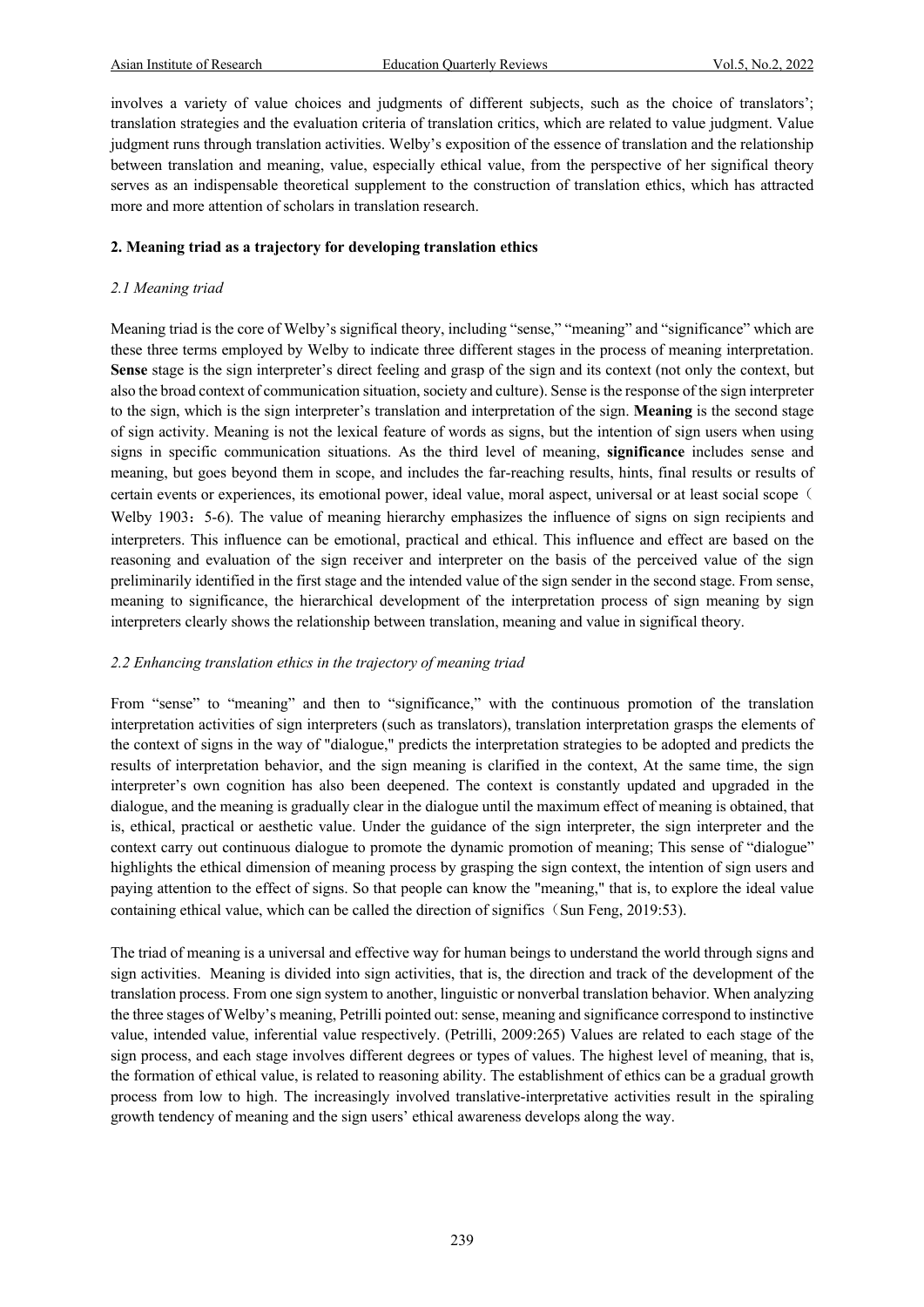#### **3. Upward translation as a method for internalizing translation ethics**

#### *3.1 "Upward translation"*

The subject of sign interpretation adjusts his translation behavior, reflects and predicts the translation effect at any time in the changing context. This positive and responsible translation view is called "upward translation" in Significs. The meaning triad is not only the "upward" evolution process of meaning, but also the process of upward translation. As the third level of "meaning triad," significance refers to the final stage of activity, and directly points to ethical value. According to Taylor (1989), Chomsky (1995) and Lakoff & Johnson (1999), meaning is essentially an individual psychological phenomenon, which is closely related to human cognitive activities. It is not difficult to see that what is closely related to the problem of meaning is people's cognitive ability embodied in the process of translation and the ethical orientation of pursuing meaning.

Translation under the framework of Welby's significal theory is the logical thinking and reasoning ability of the sign interpreter in the form of nonverbal signs in the brain of the sign interpreter in the communicative context. This process of integrating various contextual elements is the translation interpretation behavior that runs through the three stages of meaning derivation. From the perspective of significs, the generation of sign meaning is synchronized with translation interpretation activities. The meaning of signs increases with the increase of this "upward translation" process, which means the continuous dialogue between the sign interpreter (translator) and the context in which the sign text is located, promoting sign meaning until the highest-level ideal value, including aesthetic, practical and ethical values are achieved.

Welby's theory of meaning triad provides a methodology for cultivating translators' internal pursuit of the most ideal effect and the highest meaning (ethical value) through upward translation. Cultivating the translator's sense of responsibility with the goal of obtaining "meaning" is of great significance to improve the quality of translation, realize effective communication and resolve cross-cultural communication conflicts and contradictions. If the translator's translation behavior is "meaning" oriented, that is, constantly reflect on the impact and effect of his translation behavior on others outside himself, that is, the translation may have on society, culture, aesthetics and ethics, the quality of the translation will be more guaranteed.

#### *3.2 Internalizing translation ethics -- the goal of "upward translation"*

Every translation interpretation of sign meaning means an attempt to approach higher meaning and value. The translation process in which sign interpreters capture the meaning of signs is a process of constantly reflecting and considering the social, economic, aesthetic and ethical effects of their own translation behavior. As translation activities are concerned with difference, how to deal with the existing differences and how to deal with the relationship between self and others is an ethical problem in the final analysis. The fact is that translation itself is regarded as an ethical activity (Goodwin, 2010; Baker & Maier, 2011) it can be regarded as an activity with a set of ethics and ideology, not just a language activity (Tymoczko, 2006:443)

People use signs to think and exert influence on the surrounding world using signs (especially language signs), which requires translators to have a strong sense of responsibility and ethics, and to pursue "upward translation" and "upward" translation value. "Upward translation" is not only an appeal for higher translation quality, but also the requirement of the times for the continuous improvement of translators'; cognitive ability and the sense of responsibility for others. The dynamic meaning triad emphasizes the (ethical) value dimension, that is, a reflective and critical attitude towards the possible impact and results of human behavior. The most basic responsibility of the translator is to pursue the promotion of the meaning and value of the translation. Welby's "upward translation," to enhance value and enhance ethical awareness, is not only suitable for interlingual translation in the conventional sense, but also closely related to the promotion of morality and ethics at the level of human social and cultural life. Whether it is specific translation practice or our daily life, what the meaning triad of significs needs to cultivate is such a thinking habit and reflective critical attitude. What the meaning triad explores is a sense of responsibility that always maintains the interest in questioning the meaning of things and seeks the highest ethical value.